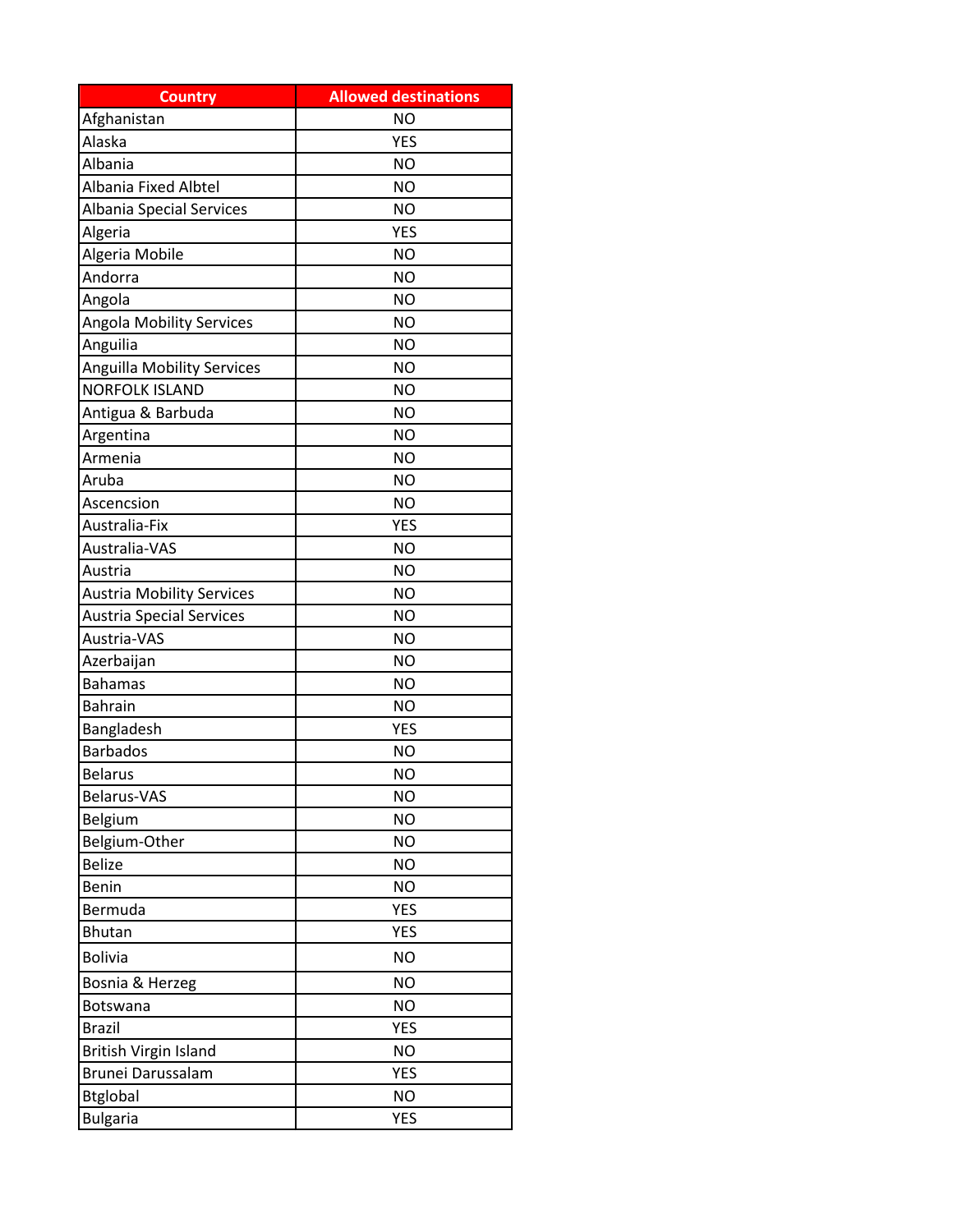| <b>Country</b>                 | <b>Allowed destinations</b> |
|--------------------------------|-----------------------------|
| <b>Burkina Faso</b>            | <b>NO</b>                   |
| Burundi                        | <b>NO</b>                   |
| Cambodia                       | <b>YES</b>                  |
| Cameroon                       | <b>NO</b>                   |
| Cameroon-VAS                   | <b>NO</b>                   |
| Cape Verde                     | <b>NO</b>                   |
| Cayman Islands                 | <b>NO</b>                   |
| Central African Republic       | <b>NO</b>                   |
| Chad                           | <b>NO</b>                   |
| Chile                          | <b>YES</b>                  |
| China                          | <b>YES</b>                  |
| Colombia                       | <b>YES</b>                  |
| Comoros/Mayotte                | <b>NO</b>                   |
| Comoros-VAS                    | <b>NO</b>                   |
| Congo                          | <b>NO</b>                   |
| Congo Mobility-Services        | <b>NO</b>                   |
| Cook Island                    | <b>NO</b>                   |
| Costa Rica                     | <b>YES</b>                  |
| Croatia                        | <b>NO</b>                   |
| Cuba                           | <b>NO</b>                   |
| Cyprus                         | <b>NO</b>                   |
| Czech Republic                 | <b>YES</b>                  |
| Czech Republic Mobility Sevric | <b>NO</b>                   |
| Czech Republic Special Service | <b>NO</b>                   |
| Denmark                        | <b>NO</b>                   |
| Diego Garcia                   | <b>NO</b>                   |
| Djibouti                       | <b>NO</b>                   |
| Dominica                       | <b>NO</b>                   |
| Dominica Mobility              | ΝO                          |
| Dominica Mobility Type A       | <b>NO</b>                   |
| Dominican Republic             | <b>NO</b>                   |
| Democratic Republic of Congo   | <b>NO</b>                   |
| Dpr Congo-Zaire VAS            | <b>NO</b>                   |
| East Timor                     | <b>NO</b>                   |
| Ecuador                        | <b>NO</b>                   |
| Egypt                          | <b>NO</b>                   |
| Egypt-Mob                      | <b>NO</b>                   |
| El Salvador                    | <b>NO</b>                   |
| Ellipso                        | <b>NO</b>                   |
| Emsat                          | <b>NO</b>                   |
| <b>Equatorial Guinea</b>       | <b>NO</b>                   |
| Eritrea                        | <b>NO</b>                   |
| Estonia                        | <b>YES</b>                  |
| Estonia-Mobility               | <b>NO</b>                   |
| Estonia-Premium                | <b>NO</b>                   |
| Ethiopia                       | <b>NO</b>                   |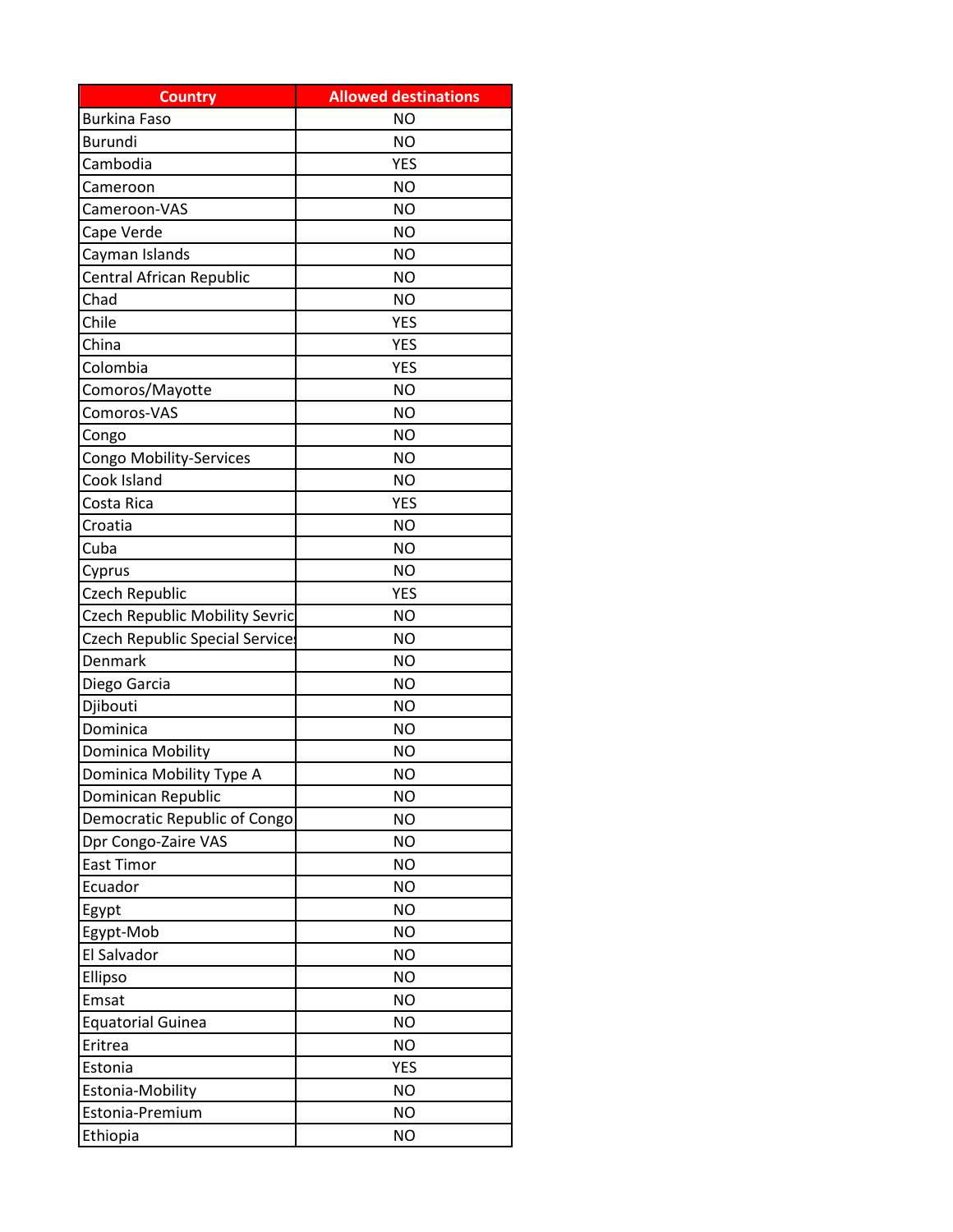| <b>Country</b>                  | <b>Allowed destinations</b> |
|---------------------------------|-----------------------------|
| <b>Falkland Islands</b>         | <b>NO</b>                   |
| Faroe Islands                   | <b>YES</b>                  |
| Fiji                            | <b>NO</b>                   |
| Finland                         | <b>NO</b>                   |
| France                          | <b>YES</b>                  |
| France - Mob Globalstar         | <b>NO</b>                   |
| France-VAS                      | <b>NO</b>                   |
| France - Mob                    | <b>NO</b>                   |
| French Antilles-Martinique      | <b>NO</b>                   |
| French Guyana                   | <b>NO</b>                   |
| French Polynesia                | <b>NO</b>                   |
| Gabon                           | <b>NO</b>                   |
| Gambia                          | <b>NO</b>                   |
| Georgia                         | <b>NO</b>                   |
| Georgia Premium                 | <b>NO</b>                   |
| Germany                         | <b>YES</b>                  |
| Germany-VAS                     | <b>NO</b>                   |
| Ghana                           | <b>NO</b>                   |
| Gibraltar                       | <b>NO</b>                   |
| Global Networks Inc.            | <b>NO</b>                   |
| Globalstar-B                    | <b>NO</b>                   |
| Globalstar-C                    | <b>NO</b>                   |
| Greece                          | <b>YES</b>                  |
| <b>Greece Mobility Services</b> | <b>YES</b>                  |
| <b>Greece Special Services</b>  | <b>NO</b>                   |
| Greenland                       | <b>YES</b>                  |
| Grenada                         | <b>NO</b>                   |
| Guadeloupe                      | <b>NO</b>                   |
| Guam                            | <b>YES</b>                  |
| Guatemala                       | <b>NO</b>                   |
| Guinea Rep.                     | <b>NO</b>                   |
| Guinea-Bissau                   | <b>NO</b>                   |
| Guyana                          | <b>NO</b>                   |
| Haiti                           | <b>NO</b>                   |
| Haiti Premium                   | <b>NO</b>                   |
| Hawaii                          | <b>YES</b>                  |
| Honduras                        | <b>NO</b>                   |
| Hong Kong                       | <b>YES</b>                  |
| Hungary                         | <b>YES</b>                  |
| <b>Hungary Special Services</b> | <b>NO</b>                   |
| Iceland                         | <b>YES</b>                  |
| India                           | <b>YES</b>                  |
| Indonesia                       | <b>YES</b>                  |
| Inmarsat                        | <b>NO</b>                   |
| Intermatica                     | <b>NO</b>                   |
| International Networks - Inpho  | <b>NO</b>                   |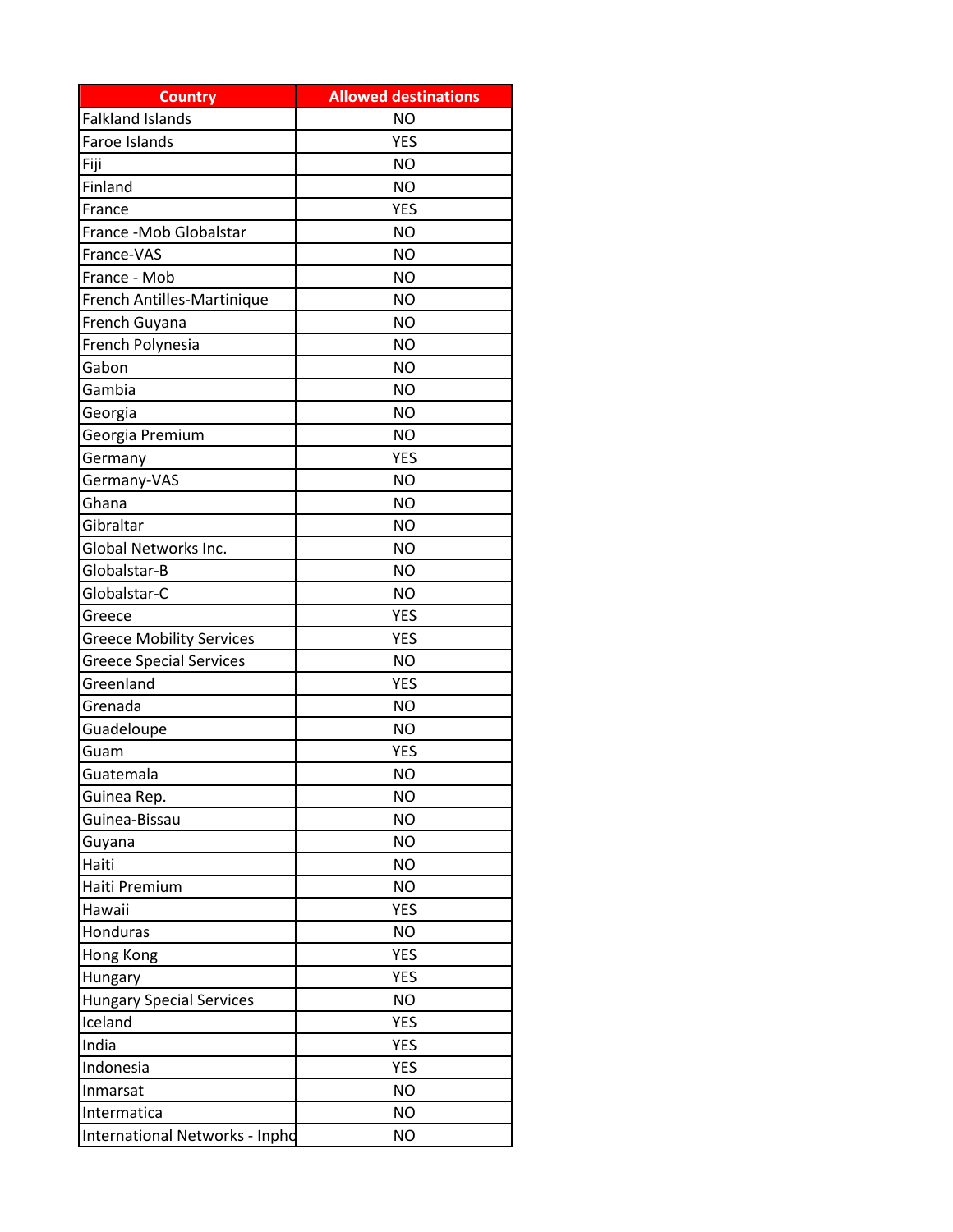| <b>Country</b>                           | <b>Allowed destinations</b> |
|------------------------------------------|-----------------------------|
| <b>International Networks - Mtt</b>      | <b>NO</b>                   |
| <b>International Networks - AT&amp;T</b> | <b>YES</b>                  |
| International Networks 1Telec            | <b>NO</b>                   |
| Iran                                     | <b>NO</b>                   |
| Iraq                                     | <b>NO</b>                   |
| Iraq-Mob                                 | <b>NO</b>                   |
| Ireland                                  | <b>YES</b>                  |
| Iridium                                  | <b>NO</b>                   |
| Italy                                    | <b>YES</b>                  |
| Italy Mob                                | <b>NO</b>                   |
| <b>Ivory Coast</b>                       | <b>NO</b>                   |
| Ivory Coast -VAS                         | <b>NO</b>                   |
| Jamaica                                  | <b>NO</b>                   |
| Japan                                    | <b>YES</b>                  |
| Jordan                                   | <b>NO</b>                   |
| Jordan-Mob                               | <b>NO</b>                   |
| Kazakhstan                               | <b>NO</b>                   |
| Kazakhstan VAS                           | <b>NO</b>                   |
| Kenya                                    | <b>NO</b>                   |
| Kiribati                                 | <b>NO</b>                   |
| Korea North"DPR"                         | <b>NO</b>                   |
| Korea South                              | <b>YES</b>                  |
| Kosovo                                   | <b>NO</b>                   |
| Kuwait                                   | <b>YES</b>                  |
| Kyrgyzstan                               | <b>NO</b>                   |
| Kyrgyzstan-VAS                           | <b>NO</b>                   |
| Laos                                     | <b>YES</b>                  |
| Latvia                                   | <b>NO</b>                   |
| Latvia-Premium                           | <b>NO</b>                   |
| Lesotho                                  | <b>NO</b>                   |
| Liberia                                  | <b>NO</b>                   |
| Lichtenstein                             | <b>NO</b>                   |
| Liechtenstein - VAS                      | <b>NO</b>                   |
| Lithuania                                | <b>NO</b>                   |
| Lithuania-PRS                            | <b>NO</b>                   |
| Luxemburg                                | <b>NO</b>                   |
| Lybia                                    | <b>NO</b>                   |
| Macau                                    | <b>NO</b>                   |
| Macedonia                                | <b>NO</b>                   |
| Madagascar                               | <b>NO</b>                   |
| Malawi                                   | <b>NO</b>                   |
| <b>Malawi Mobility Services</b>          | <b>NO</b>                   |
| <b>Malawi Special Services</b>           | <b>NO</b>                   |
| Malaysia                                 | <b>YES</b>                  |
| Maldives                                 | <b>NO</b>                   |
| Mali                                     | <b>NO</b>                   |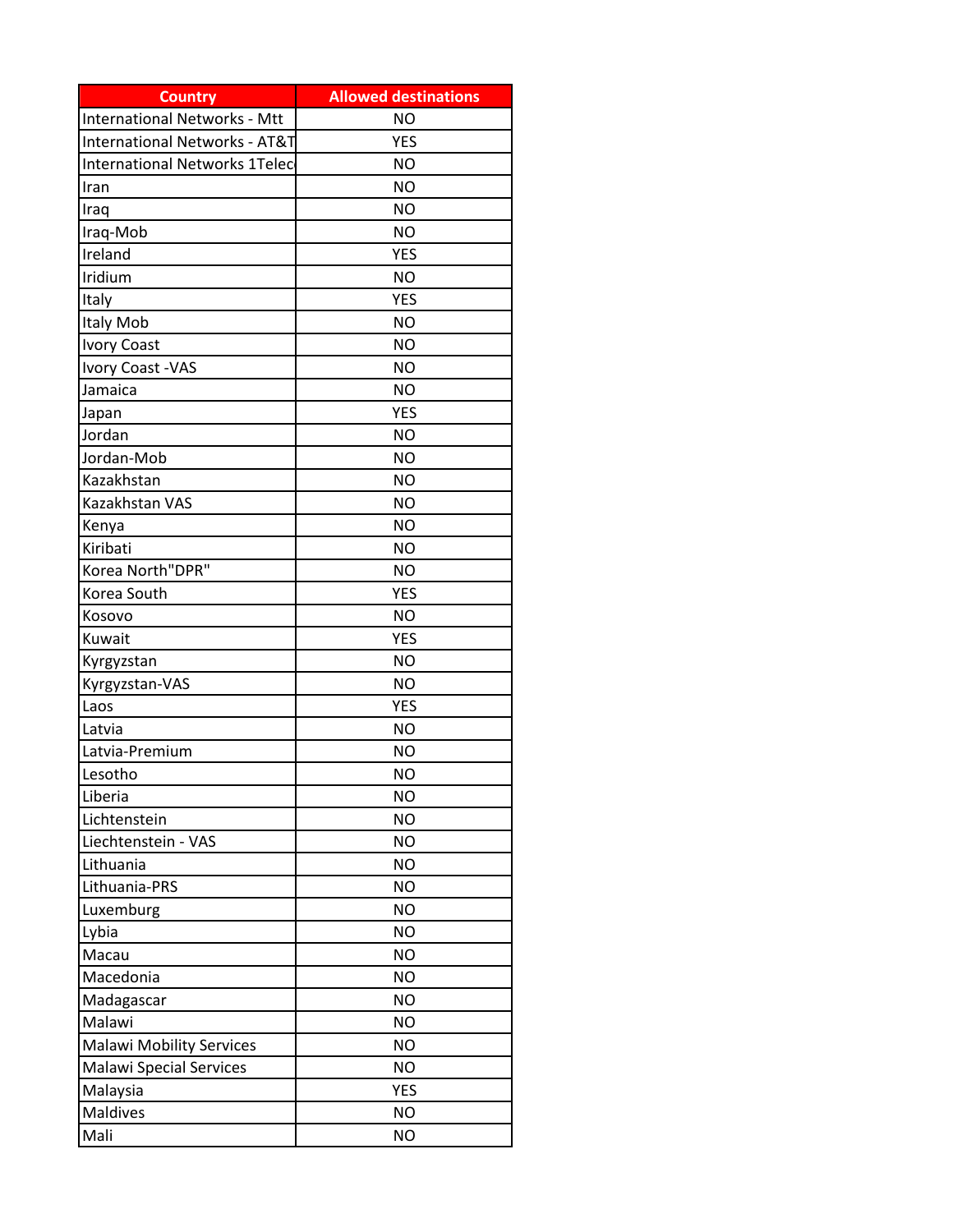| <b>Country</b>                       | <b>Allowed destinations</b> |
|--------------------------------------|-----------------------------|
| Malta                                | NO                          |
| Maritime Com. Partners A.S.          | <b>NO</b>                   |
| Marshal                              | N <sub>O</sub>              |
| Mauritania                           | <b>NO</b>                   |
| Mauritius                            | <b>NO</b>                   |
| Mexico                               | <b>YES</b>                  |
| Micronesia                           | <b>NO</b>                   |
| Moldova                              | NO                          |
| Moldovia-PRS                         | <b>NO</b>                   |
| Monaco                               | <b>YES</b>                  |
| Mongolia<br>Montenegro               | <b>YES</b><br><b>NO</b>     |
| Montenegro Special Services T        | ΝO                          |
| Montenegro Special Services T        | ΝO                          |
| Montserat                            | <b>NO</b>                   |
|                                      |                             |
| Morocco                              | <b>YES</b>                  |
| Morocco Mobile                       | <b>NO</b>                   |
| Morocco Mobile Al Hourria Tel        | <b>NO</b>                   |
| Morocco Mobile Inwi                  | NO                          |
| Morocco Mobile Inwi Far Zone         | NO                          |
| Morocco Mobile Orange Maro           | ΝO                          |
| <b>Morocco Mobility Services</b>     | <b>NO</b>                   |
| Morocco-Mob                          | <b>NO</b>                   |
| Mozambique                           | <b>NO</b>                   |
| Myanmar                              | ΝO                          |
| Namibia                              | <b>NO</b>                   |
| Nauru                                | NΟ                          |
| Navita                               | <b>NO</b>                   |
| Nepal                                | <b>NO</b>                   |
| Netherlands                          | <b>NO</b>                   |
| <b>Netherlands Antilles</b>          | <b>NO</b>                   |
| <b>Netherlands Mobility Services</b> | <b>NO</b>                   |
| <b>Netherlands Special Services</b>  | <b>NO</b>                   |
| Network Global -Personnal Nb         | <b>NO</b>                   |
| Network Int - Transatel              |                             |
|                                      | <b>NO</b>                   |
| Network Int -Aeromobile              | <b>NO</b>                   |
| Network Int -Dtag                    | <b>YES</b>                  |
| Network Int - Orange Mobistar        | <b>NO</b>                   |
| Network Int -Vodaphone               | ΝO                          |
| New Caledonia                        | <b>NO</b>                   |
| New Zealand                          | <b>YES</b>                  |
| Nicaragua                            | <b>NO</b>                   |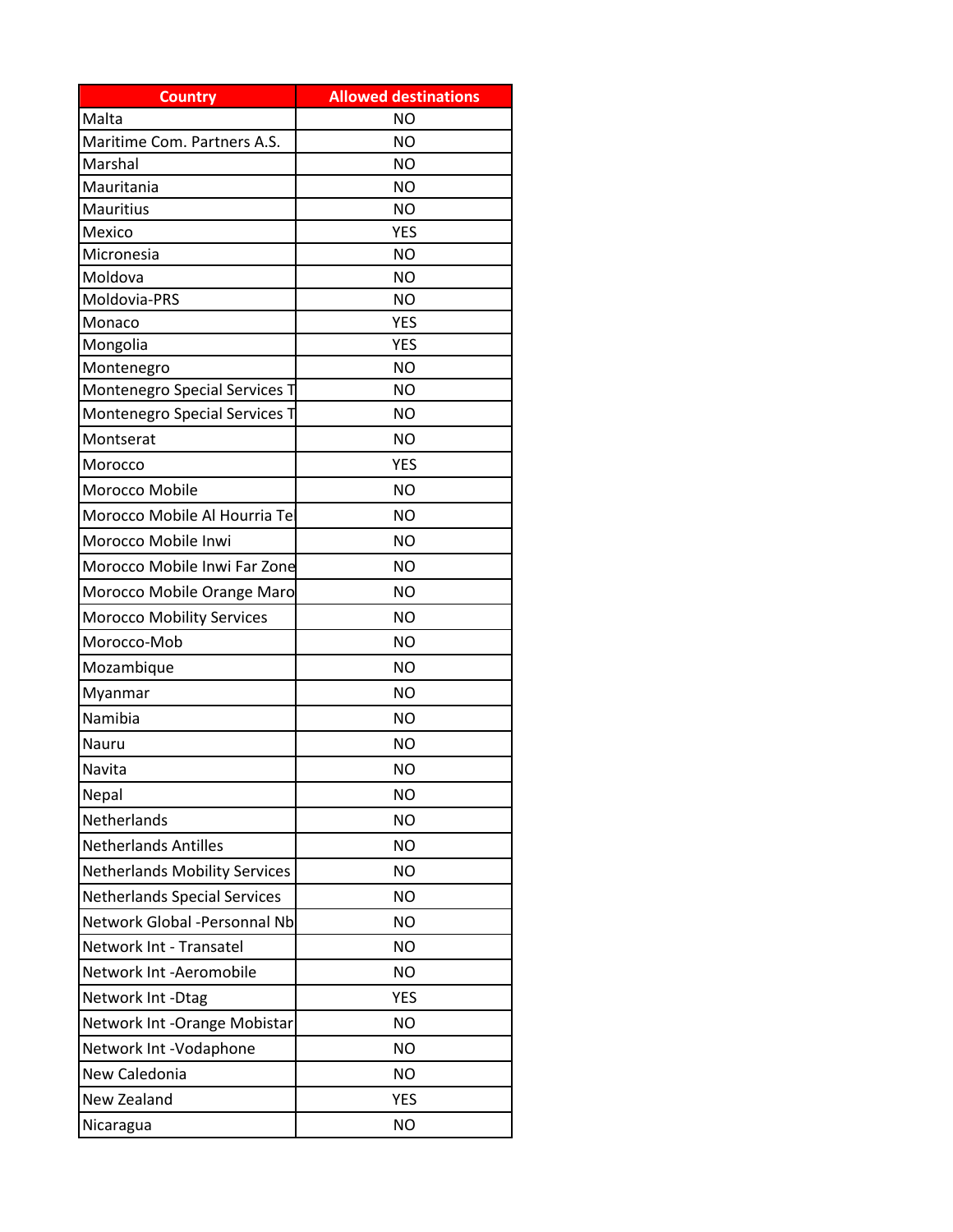| <b>Country</b>                  | <b>Allowed destinations</b> |
|---------------------------------|-----------------------------|
| Niger                           | <b>NO</b>                   |
| Nigeria                         | <b>NO</b>                   |
| Niger-VAS                       | <b>NO</b>                   |
| <b>Niue</b>                     | <b>NO</b>                   |
| Northern Marianas               | <b>YES</b>                  |
| Norway                          | <b>YES</b>                  |
| Oman                            | <b>NO</b>                   |
| <b>Onair Switzerland</b>        | <b>NO</b>                   |
| Oration Technologies Inc.       | <b>NO</b>                   |
| Pakistan                        | <b>YES</b>                  |
| Palau                           | <b>NO</b>                   |
| Palestine                       | <b>NO</b>                   |
| Panama                          | <b>NO</b>                   |
| Papua New Guinea                | <b>NO</b>                   |
| Paraguay                        | <b>YES</b>                  |
| Peru                            | <b>YES</b>                  |
| Philippines                     | <b>NO</b>                   |
| Poland                          | <b>NO</b>                   |
| <b>Poland PRS</b>               | <b>NO</b>                   |
| Portugal                        | <b>YES</b>                  |
| <b>Puerto Rico</b>              | <b>YES</b>                  |
| Qatar                           | <b>NO</b>                   |
| Reunion                         | <b>NO</b>                   |
| Romania                         | <b>YES</b>                  |
| Romania PRS                     | <b>NO</b>                   |
| Russia                          | <b>NO</b>                   |
| Russia Fix and Mobile           | <b>NO</b>                   |
| Russia Mobile Iridium Satellite | <b>NO</b>                   |
| Russia-Mob Gtnt                 | ΝO                          |
| Russia-Mob Others               | <b>NO</b>                   |
| Russia-VAS                      | <b>NO</b>                   |
| Rwanda                          | <b>NO</b>                   |
| Samoa American                  | <b>YES</b>                  |
| Samoa Western                   | <b>NO</b>                   |
| San Marino                      | <b>NO</b>                   |
| Satellite Elsacom               | <b>NO</b>                   |
| Saudi Arabia                    | <b>NO</b>                   |
| Seanet                          | <b>NO</b>                   |
| Senegal                         | <b>NO</b>                   |
| Seychelles                      | <b>NO</b>                   |
| Sierra Leone                    | <b>NO</b>                   |
| Singapore                       | <b>YES</b>                  |
| Slovakia                        | <b>NO</b>                   |
| Slovenia                        | <b>NO</b>                   |
| Slovenia Mobility Services      | <b>NO</b>                   |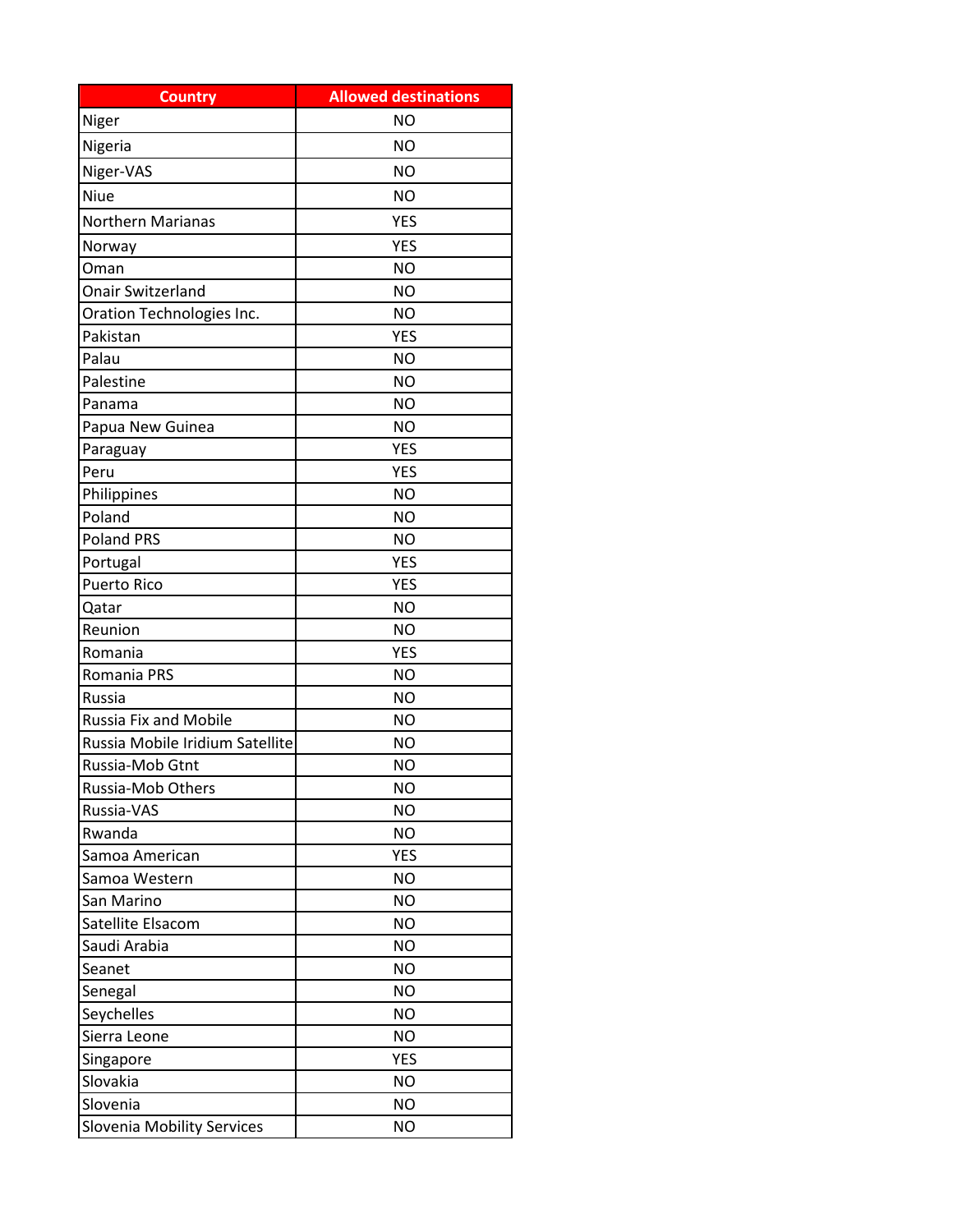| <b>Country</b>                      | <b>Allowed destinations</b> |
|-------------------------------------|-----------------------------|
| <b>Slovenia Special Services</b>    | <b>NO</b>                   |
| Slovenia-Ipkonet                    | <b>NO</b>                   |
| Solomon Islands                     | <b>NO</b>                   |
| Somalia                             | <b>NO</b>                   |
| South Africa                        | <b>NO</b>                   |
| South Sudan                         | <b>NO</b>                   |
| Spain                               | <b>NO</b>                   |
| Spain-Mobile                        | <b>NO</b>                   |
| Spain-VAS                           | <b>NO</b>                   |
| Sri Lanka                           | <b>NO</b>                   |
| St Helena                           | <b>NO</b>                   |
| <b>St Kitts And Nevis</b>           | <b>NO</b>                   |
| St Lucia                            | <b>NO</b>                   |
| <b>St Maarten</b>                   | <b>NO</b>                   |
| St Pierre & Miquelon                | <b>NO</b>                   |
| St Tome & Principe                  | <b>NO</b>                   |
| <b>St Vincent</b>                   | <b>NO</b>                   |
| Sudan                               | <b>NO</b>                   |
| Suriname                            | <b>NO</b>                   |
| Swaziland                           | <b>NO</b>                   |
| Sweden                              | <b>YES</b>                  |
| Switzerland                         | <b>YES</b>                  |
| Switzerland-Mob                     | <b>NO</b>                   |
| Syria                               | <b>NO</b>                   |
| Taiwan                              | <b>NO</b>                   |
| Tajikistan                          | <b>NO</b>                   |
| Tanzania                            | <b>NO</b>                   |
| <b>Telecommunications For Disas</b> | <b>NO</b>                   |
| Telenor                             | ΝO                          |
| Thailand                            | <b>YES</b>                  |
| Thuraya                             | <b>NO</b>                   |
| Togo                                | <b>NO</b>                   |
| Tokelau                             | <b>NO</b>                   |
| Tonga                               | <b>NO</b>                   |
| Trinidad & Tobago                   | <b>NO</b>                   |
| Tunisia                             | <b>NO</b>                   |
| Turkey                              | <b>YES</b>                  |
| <b>TURKEY-Mob</b>                   | <b>NO</b>                   |
| Turkey-Mob-Globalstar               | <b>NO</b>                   |
| Turkmenistan                        | <b>NO</b>                   |
| Turks & Caicos                      | <b>NO</b>                   |
| Tuvalu                              | <b>NO</b>                   |
| Uganda                              | <b>NO</b>                   |
| Ukraine                             | <b>NO</b>                   |
| <b>United Arab Emirates</b>         | <b>NO</b>                   |
| United Kingdom                      | <b>NO</b>                   |